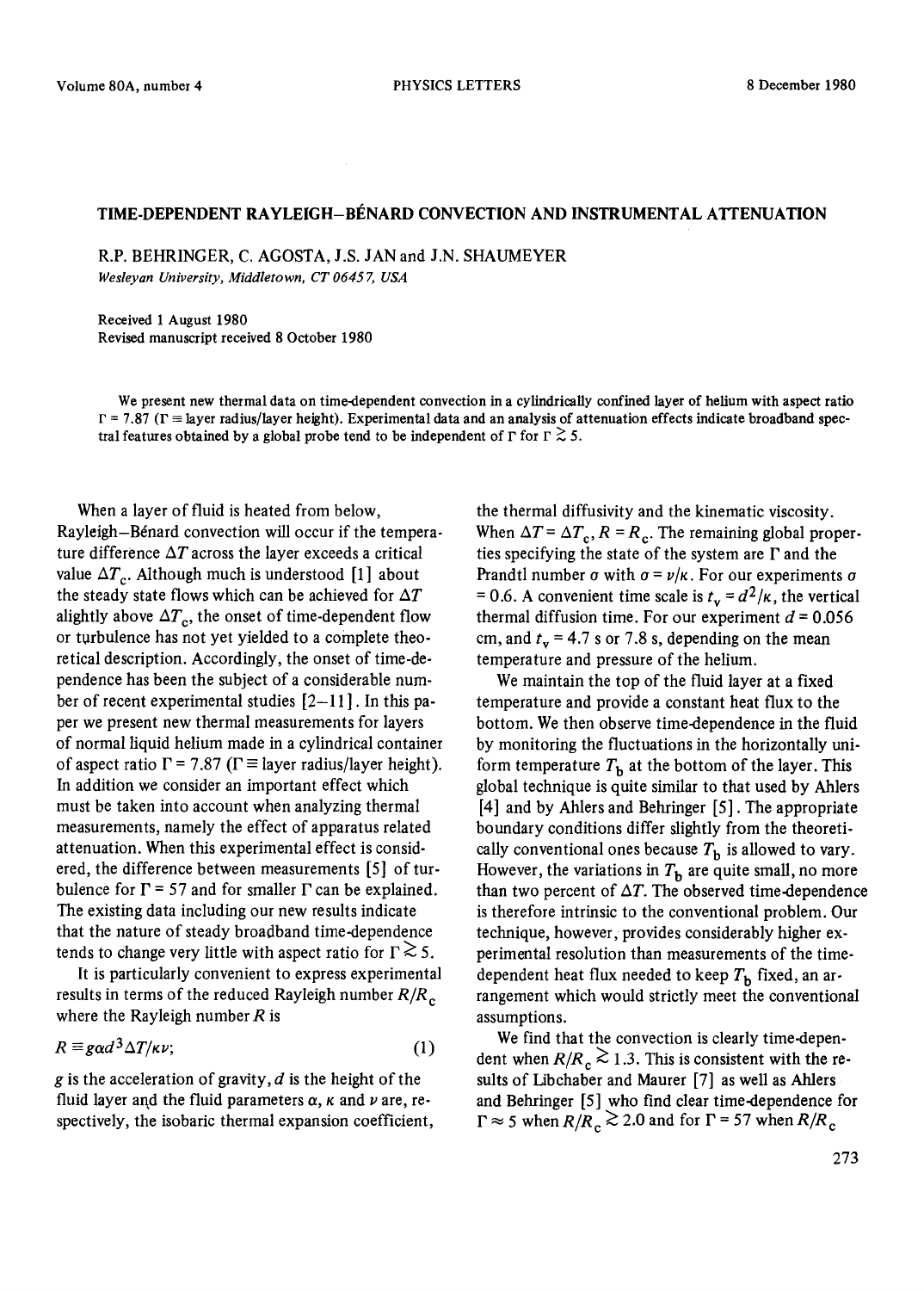

Fig. 1. The rms fluctuations  $\langle (T_{\rm b} - T_{\rm b})^2 \rangle^{1/2}$  in the botton temperature  $T<sub>b</sub>$  of the fluid container for several aspect ratios. The solid lines represent results presented in ref.  $[4]$  ( $\Gamma$ = 5.27) and ref. [5] ( $\Gamma$  = 4.72,  $\Gamma$  = 57). The results of this work are for  $\Gamma = 7.87$ .

 $\gtrsim$  1.0. Our power spectra for T<sub>b</sub> when  $R/R_c \gtrsim 1.3$ are broadband with a single maximum at  $\omega = 0$ , where  $\omega$  is the frequency. For small  $\omega$  the power  $P(\omega)$  is typically independent of the frequency, but then falls off for larger  $\omega$  as  $\omega^{-a}$  with  $a = 4.0 \pm 0.2$ . This type of spectrum was reported previously by Ahlers [4] and Ahlers and Behringer [5] for  $\Gamma$  = 5.27 and  $\Gamma$  $= 4.72$ , respectively. Ahlers and Behringer also reported spectra for  $\Gamma$  = 57 which are somewhat different; these spectra, although broadband, show no frequency independent portion for low  $\omega$ , and do not fall off as  $\omega^{-4}$ , at least for the range of experimental frequencies.

In fig. 1 we show values for the rms fluctuations in  $T_{\rm b}$ ,  $\langle (T_{\rm b} - \bar{T}_{\rm b})^2 \rangle^{1/2}$ , versus  $R/R_{\rm c}$  for our results as well as those from previous experiments. These latter data are represented within their scatter by the appro-



Fig. 2. The characteristic frequency  $\omega_1 = (d^2/\kappa) [f(\omega)]$  $X P(\omega) d\omega$  | ( $[P(\omega) d\omega]$ . The shaded regions and lines represent the data of ref. [4] ( $\Gamma$  = 5.27) and ref. [5] ( $\Gamma$  = 4.72,  $\Gamma$ )  $= 57$ ).

priately labeled lines. The rms values have been normalized by  $\Delta T_c$ . In fig. 2 we show results for the characteristic frequency  $\omega_1$  defined by

$$
\omega_1 = (d^2/\kappa) \bigg[ \int |\omega| P(\omega) d\omega \bigg] / \bigg[ \int P(\omega) d\omega \bigg]. \qquad (2)
$$

The results for  $\omega_1$  and  $\langle (T_b - \overline{T}_b)^2 \rangle^{1/2}$  with  $\Gamma = 4.78$ , 5.27 and 7.87 are strikingly similar. However, the results of ref. [5] for  $\Gamma$  = 57 tend to have lower values for  $\omega_1$  and  $\langle (T_{\rm b} - \overline{T}_{\rm b})^2 \rangle^{1/2}$ . In the discussion below we point out a probable apparatus related cause for the difference between the data for  $\Gamma$  = 57 and those for  $\Gamma$  = 4.72, 5.27 and  $\Gamma$  = 7.87.

A typical experimental arrangement for thermal measurements is sketched in fig. 3. The fluid layer lies between two plates where the top plate is maintained at a fixed temperature. In one configuration the bottom plate is temperature-regulated at a higher temperature than the top plate by means of a heater and a thermometer, located a distance  $D$  from the fluid. Fluctuations in the temperature field of the convecting fluid layer lead to observable fluctuations in the amount of regulating heat supplied to the bottom plate. In a second configuration a constant amount of heat is supplied to the bottom of the fluid layer. The fluctuations in the temperature of the fluid layer result in fluctuations in the temperature recorded by the thermometer. This latter configuration was used in the present experiment and those of refs. [4,5].

The complete convection problem [1] involves the Navier-Stokes equations, the equation of continuity and the heat equation. For the present purposes only the last equation,

$$
\frac{\partial T}{\partial t} + \mathbf{v} \cdot \nabla T = \kappa \nabla^2 T,\tag{3}
$$

is required. Here  $T$  is the temperature and  $\bf{v}$  is the velocity of the fluid. The transfer of thermal signals from the fluid to the bottom plate involves only a



Fig. 3. Schematic of a typical experimental arrangement for thermal measurements of time-dependent convection.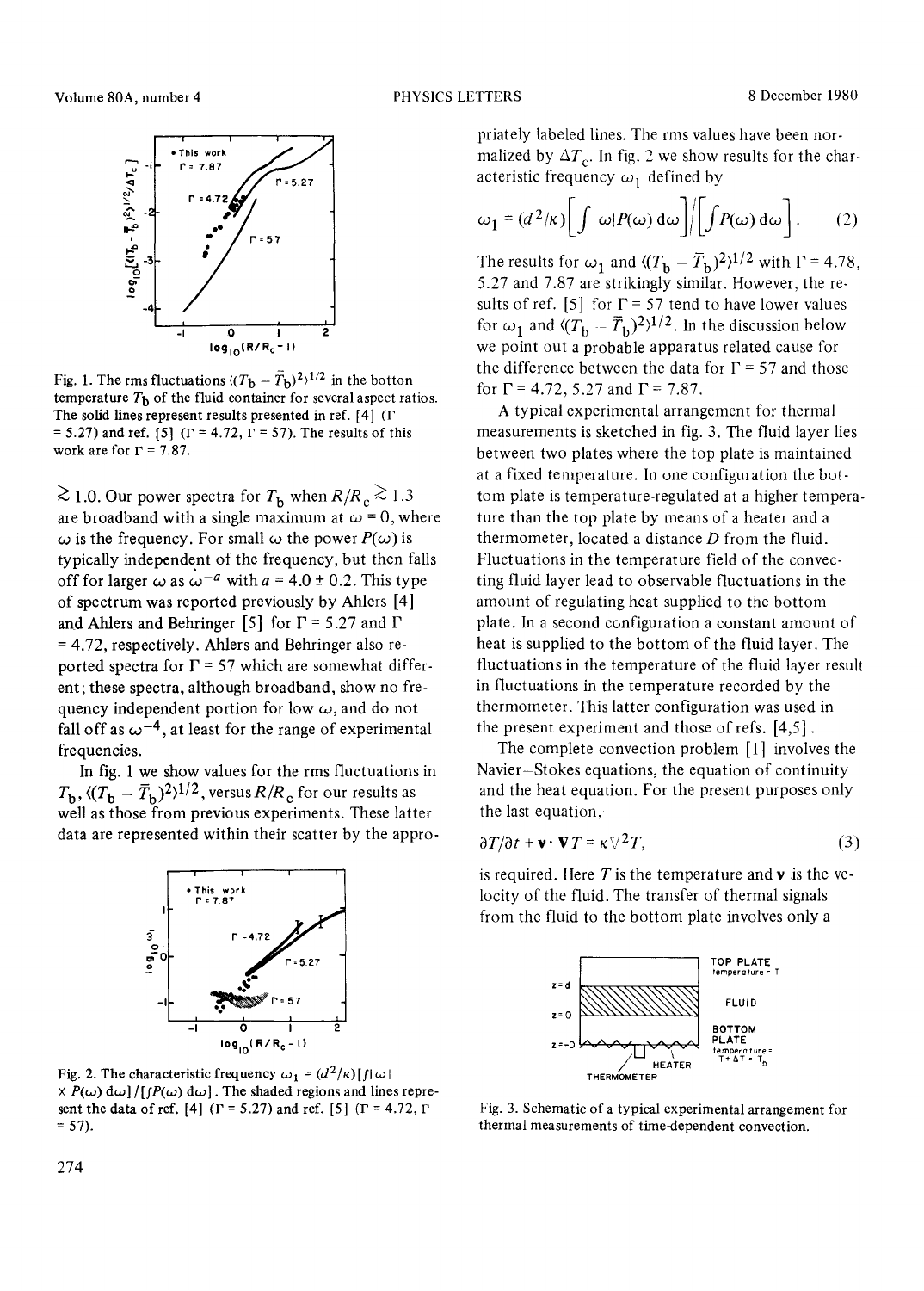very thin layer of the fluid near  $z = 0$  as shown in fig. 3. In this region the velocity is quite small and may be set to zero. Usually, the bottom plate is a fairly good thermal conductor, and to a first approximation,  $T$  is independent of the horizontal directions, although for the purpose of these calculations it does depend on the vertical direction z. For the previous assumptions, the temporal Fourier transform of T,  $\hat{T}(\omega, z)$  satisfies

$$
-i\omega \hat{T} = \kappa \partial^2 \hat{T}/\partial z^2.
$$
 (4)

A similar equation applies inside the bottom plate except that  $\kappa$  must be replaced by  $\kappa_p$ , the thermal diffusivity for the plate. Inside the plate

$$
\hat{T} = B_1 e^{i q z} + B_2 e^{-i q z},\tag{5}
$$

where

$$
q = (1 + i)(\omega/2\kappa_p)^{1/2}.
$$
 (6)

At  $z = 0$ , T and  $\lambda \frac{\partial T}{\partial z}$  are continuous assuming negligible boundary resistance. Here  $\lambda$  represents the appropriate thermal conductivity either for the fluid or for the plate, depending on whether  $z > 0$  or  $z < 0$ . In the first experimental configuration above,

$$
\hat{T}(\omega, -D) = 0,\tag{7}
$$

for  $\omega \neq 0$ .

In the second experimental configuration

$$
\left[\partial T/\partial z\right]_{z=-D} = 0\tag{8}
$$

for  $\omega \neq 0$ . When eqs. (5), (6) and (8) are applied with the continuity conditions on  $\hat{T}$  and  $\lambda \frac{\partial \hat{T}}{\partial z}$ ,  $\hat{T}(\omega, -D)$ is simply related to  $\hat{T}(\omega, 0)$  by

$$
\hat{T}(\omega, -D)/\hat{T}(\omega, 0) = 2/(e^{iqD} + e^{-iqD}).
$$
 (9)

Similarly, when eq. (8) is replaced by eq. (7), the ratio of the heat delivered at the bottom of the plate, to the heat fluctuations at the interface is

$$
\left[\lambda \frac{\partial \hat{T}}{\partial z}\right]_{z=-D} / \left[\lambda \frac{\partial \hat{T}}{\partial z}\right]_{z=0} = 2 / (e^{iqD} + e^{-iqD}). \tag{10}
$$

Power spectra for the observed fluctuations in either T or *aT/Oz* differ from the true spectra by a factor of

$$
H(\omega/\omega_0) = |2/(e^{iqD} + e^{-iqD})|^2
$$
  
= 2/[\cosh((\omega/\omega\_0)^{1/2} + \cos((\omega/\omega\_0)^{1/2})]. (11)



**Fig. 4.** The function  $H(\omega/\omega_0) = 2/[\cosh(\omega/\omega_0)^{1/2} + \cos(\omega/\omega_0)]$  $\omega_0$ <sup>1/2</sup> ] as a function of  $\omega/\omega_0$ .

Here,

$$
\omega_0 = \kappa_p / 2D^2. \tag{12}
$$

Fig. 4 shows  $H(\omega/\omega_0)$  versus  $\omega/\omega_0$ . As long as  $\omega$  $\lesssim \omega_0$ ,  $H(\omega/\omega_0) \approx 1$  and the spectra are relatively unaffected. However,  $H(\omega/\omega_0)$  falls off rapidly as  $\omega/\omega_0$ increases above unity. A useful parameter is

$$
Q \equiv \omega_0 d^2 / \kappa = \frac{1}{2} (\kappa_p / \kappa) (d/D)^2.
$$
 (13)

When  $Q$  is large the fluctuation frequencies will tend to be small compared to  $\omega_0$  and  $H \approx 1$ . When Q is not large the observed spectra may differ considerably from their true form. Since  $Q \propto (d/D)^2$ , experiments done on very shallow layers or with thick bottom plates are particularly susceptible.

There are several instances in the literature for which the above damping effect should be considered. However, to our knowledge, the only data [5] for which  $Q$  is smaller than one is that obtained for an aspect ratio of  $\Gamma$  = 57. Each spectrum for  $\Gamma$  = 57 can be reasonably described by a constant times  $H(\omega/\omega_0)$ , with a single value of  $\omega_0$  consistent with the experimental arrangement. The similarity of the data to  $H(\omega/\omega_0)$  suggests that over the range of observation, the true spectra are actually nearly flat, and that the asymptotic frequency dependence is not observed. Although the spectra are described rather well by  $H(\omega)$  $\omega_0$ ), some caution must be taken in assuming complete agreement. The arrangement shown in fig. 3 is a condensation of the essential features, not an exact description of the experiment. However, the true attenua. tion function should be rather similar to  $H(\omega/\omega_0)$ .

On the basis of the previous discussion, the charac-